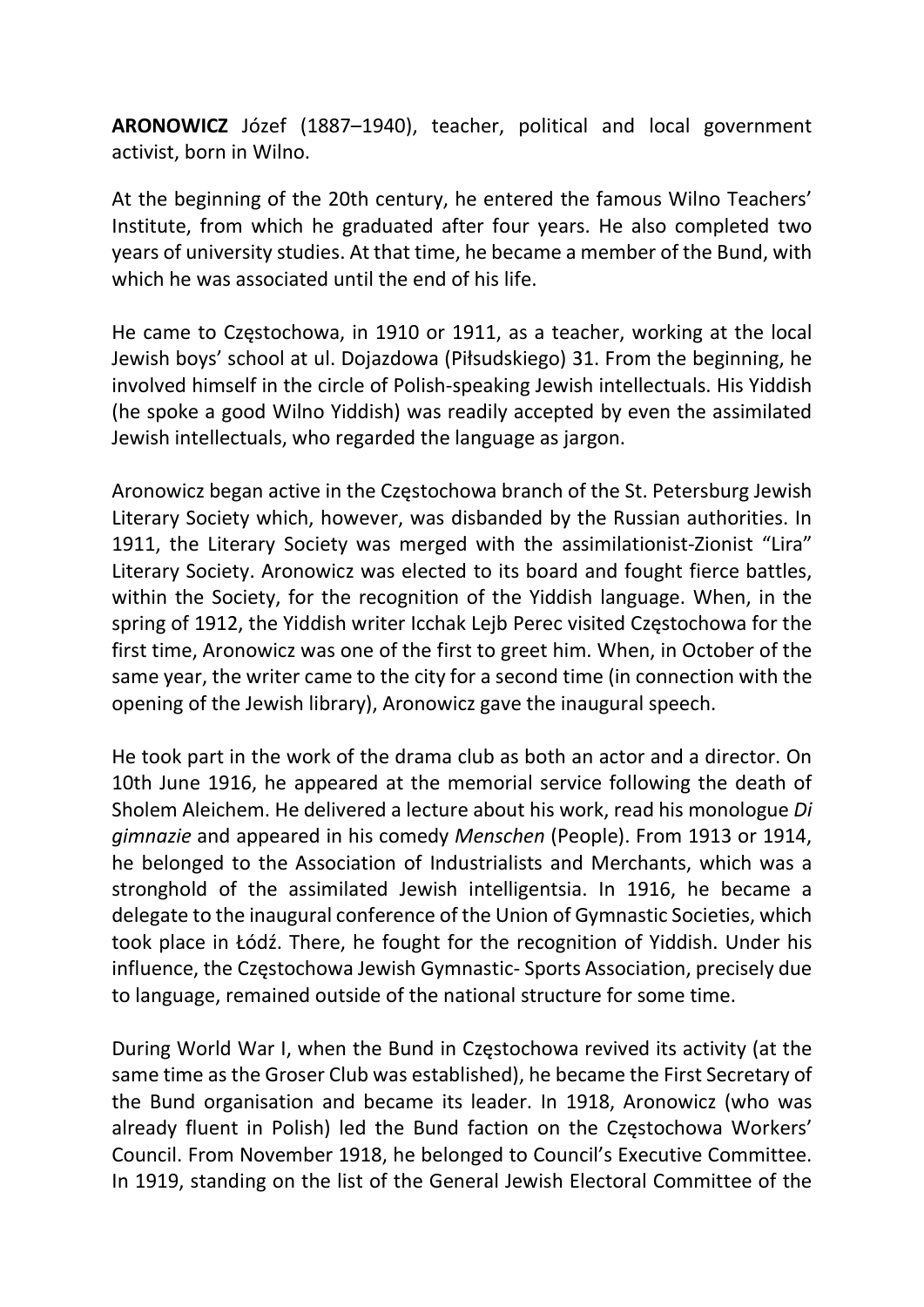Bund, he became a city councillor. On the City Council, he served on the Finance and Schools Committees. In that same year, as a Bund candidate, he stood for the Sejm, but was unsuccessful.

From 1919, he headed the Bund in Częstochowa and was one of the most active in the party. He was one of the founders of the Central Council of Workers' Trade Unions. His radical activities during the war with the Bolsheviks, demanding that all defensive operations cease, resulted in the authorities arresting him on the night of 23rd July 1920, together with the entire Bund committee. For eight months, he was held in an internment camp in Dąbie near Kraków. He was only released at the end of the war. He returned to Częstochowa, but he could no longer work in a state-run school.

He left for Wilno. In 1921, at the request of the councillors of the Częstochowa Polish National Union [Związek Ludowy-Narodowy], he lost his seat as a councillor. In Wilno, he worked as a teacher in the Mathematics-Natural Sciences High School of the Central Education Committee (CKO). When, in 1923, the CKO's Humanist High School was opened, he also began working there (as a history and Jewish language teacher). He continued being active in the Bund and, for that reason, after a few years, the authorities forbade him from working at the school.

He was a member of the Bund committee and was elected as a workers' representative to the Kasa Chorych [Health Insurance Fund]. He was a senior member of the Wilno Jewish Gmina and a Wilno city councillor. He was also active within trade unions. This activity was ended by the Soviet occupation of Wilno and Aronowicz's arrest by the NKVD in September or early October 1939. In July 1940, he was held in the Minsk prison. In August 1940, his interrogations, harassment and torture began. In October 1940, the prison doctor stated that he had a serious heart weakness which was life-threatening. Following the protests of other prisoners, Aronowicz was then transferred to the prison hospital. He probably did not live to see out his sentence and exile.

His wife was Masza, with whom he had two children - a son and daughter, probably born in Częstochowa.

Spis nauczycieli 1926, pp. 321, 322. – R. Federman, Josef Aronowicz, in: Czenstochow, pp. 141– 143; Mielczarek, Organizacje robotnicze partii żydowskich, pp. 46, 47; Mizgalski, Tożsamość polityczna, p. 209; Prüffer, Szkolnictwo w Częstochowie, p. 11; Sobalski, Związki zawodowe, stowarzyszenia, p. 132; Szwed, Żydzi w samorządzie m. Częstochowy, pp. 156, 165; R. Szwed, Wybory do Sejmu Ustawodawczego, p. 19. – "Goniec Częstochowski" 1917, No. 166, p. 3,